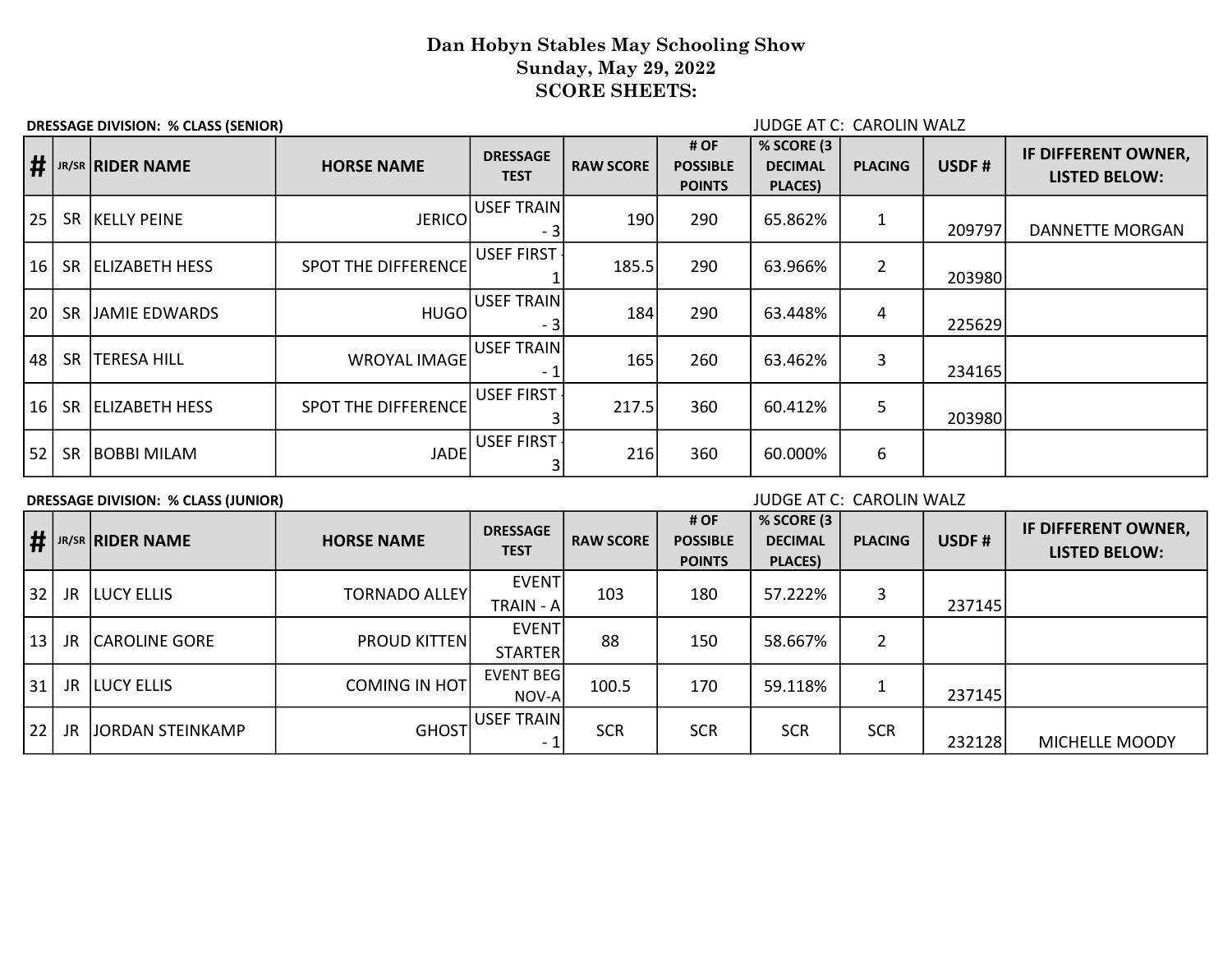## Dan Hobyn Stables May Schooling Show Sunday, May 29, 2022 SCORE SHEETS:

DRESSAGE DIVISION: INTRO A & B % CLASS AND RESSAGE DIVISION: INTRO A & B % CLASS

|      |           | $\#$ JR/SR RIDER NAME | <b>HORSE NAME</b> | <b>DRESSAGE</b><br><b>TEST</b> | <b>RAW SCORE</b> | # OF<br><b>POSSIBLE</b><br><b>POINTS</b> | % SCORE (3<br><b>DECIMAL</b><br>PLACES) | <b>PLACING</b> | USDF#  | IF DIFFERENT OWNER,<br><b>LISTED BELOW:</b> |
|------|-----------|-----------------------|-------------------|--------------------------------|------------------|------------------------------------------|-----------------------------------------|----------------|--------|---------------------------------------------|
|      | $45$ SR   | <b>SARA BUSHONG</b>   | <b>JERICOI</b>    | <b>INTRO A</b>                 | 109.5            | 160                                      | 68.440%                                 |                | 217909 |                                             |
| 49 l | -SR       | <b>TIFFANY BUTLER</b> | <b>MOBEY</b>      | <b>INTRO A</b>                 | 97               | 160                                      | 60.620%                                 | 3              |        |                                             |
|      |           | 45   SR SARA BUSHONG  | <b>JERICOI</b>    | <b>INTRO B</b>                 | 108              | 160                                      | 67.500%                                 | 2              | 217909 |                                             |
| 49 l | <b>SR</b> | <b>TIFFANY BUTLER</b> | <b>MOBEY</b>      | <b>INTRO B</b>                 | 89               | 160                                      | 55.625%                                 | 4              |        | LINDA BOHNERT                               |

### DRESSAGE DIVISION: INTRO C (SENIOR) **DRESSAGE DIVISION:** INTRO C (SENIOR)

|      | $\frac{1}{2}$ JR/SR RIDER NAME | <b>HORSE NAME</b> | <b>DRESSAGE</b><br><b>TEST</b> | <b>RAW SCORE</b> | # OF<br><b>POSSIBLE</b><br><b>POINTS</b> | % SCORE (3<br><b>DECIMAL</b><br><b>PLACES</b> ) | <b>PLACING</b> | USDF#  | IF DIFFERENT OWNER,<br><b>LISTED BELOW:</b> |
|------|--------------------------------|-------------------|--------------------------------|------------------|------------------------------------------|-------------------------------------------------|----------------|--------|---------------------------------------------|
| 3    | SR AMBER WALTON                | <b>STORMY</b>     | <b>INTRO C</b>                 | 130              | 200                                      | 65.000%                                         |                | 231629 |                                             |
| 46 I | SR SARA HARDEN                 | <b>AXEL</b>       | <b>INTRO C</b>                 | 98               | 200                                      | 49.000%                                         | 4              |        | <b>HAWK FAMILY;</b><br><b>LEASED BY DHS</b> |
| 48 l | SR   TERESA HILL               | WROYAL IMAGE      | <b>INTRO C</b>                 | 139              | 200                                      | 69.500%                                         |                | 234165 |                                             |
| 45 l | SR SARA BUSHONG                | <b>JERICO</b>     | <b>INTRO C</b>                 | 123.5            | 200                                      | 61.750%                                         |                | 217909 |                                             |

### DRESSAGE DIVISION: INTRO C (JUNIOR) **DRESSAGE DIVISION: INTRO C** (JUNIOR)

| $\mathbf{H}'$   |           | <b>IR/SR RIDER NAME</b> | <b>HORSE NAME</b>     | <b>DRESSAGE</b><br><b>TEST</b> | <b>RAW SCORE</b> | # OF<br><b>POSSIBLE</b><br><b>POINTS</b> | % SCORE (3<br><b>DECIMAL</b><br>PLACES) | <b>PLACING</b> | USDF#  | IF DIFFERENT OWNER,<br><b>LISTED BELOW:</b> |
|-----------------|-----------|-------------------------|-----------------------|--------------------------------|------------------|------------------------------------------|-----------------------------------------|----------------|--------|---------------------------------------------|
| 26 <sub>1</sub> | JR        | <b>IKIERRA BONNEY</b>   | MGS CALYPSOL          | <b>INTRO CI</b>                | 116              | 200                                      | 58.000%                                 | 3              | 237049 |                                             |
| 23              | <b>JR</b> | lJOSIE FEWELL           | <b>SHADOW HUNTERI</b> | <b>INTRO CI</b>                | 125              | 200                                      | 62.500%                                 | 2              |        |                                             |
| 36 <sup>1</sup> | JR        | <b>IMELISSA TILDEN</b>  | <b>CHIPS AHOY</b>     | <b>INTRO CI</b>                | 109              | 200                                      | 54.500%                                 | 5              | 234154 | <b>RACHEL LANNING</b>                       |
|                 | JR.       | <b>ADDI DAVIS</b>       | <b>TWISTER</b>        | <b>INTRO CI</b>                | 129.5            | 200                                      | 64.750%                                 | 1              |        | DANNETTE MORGAN                             |
| 22              | <b>JR</b> | JORDAN STEINKAMP        | <b>GHOST</b>          | <b>INTRO CI</b>                | 112.5            | 200                                      | 56.250%                                 | 4              | 232128 | MICHELLE MOODY                              |